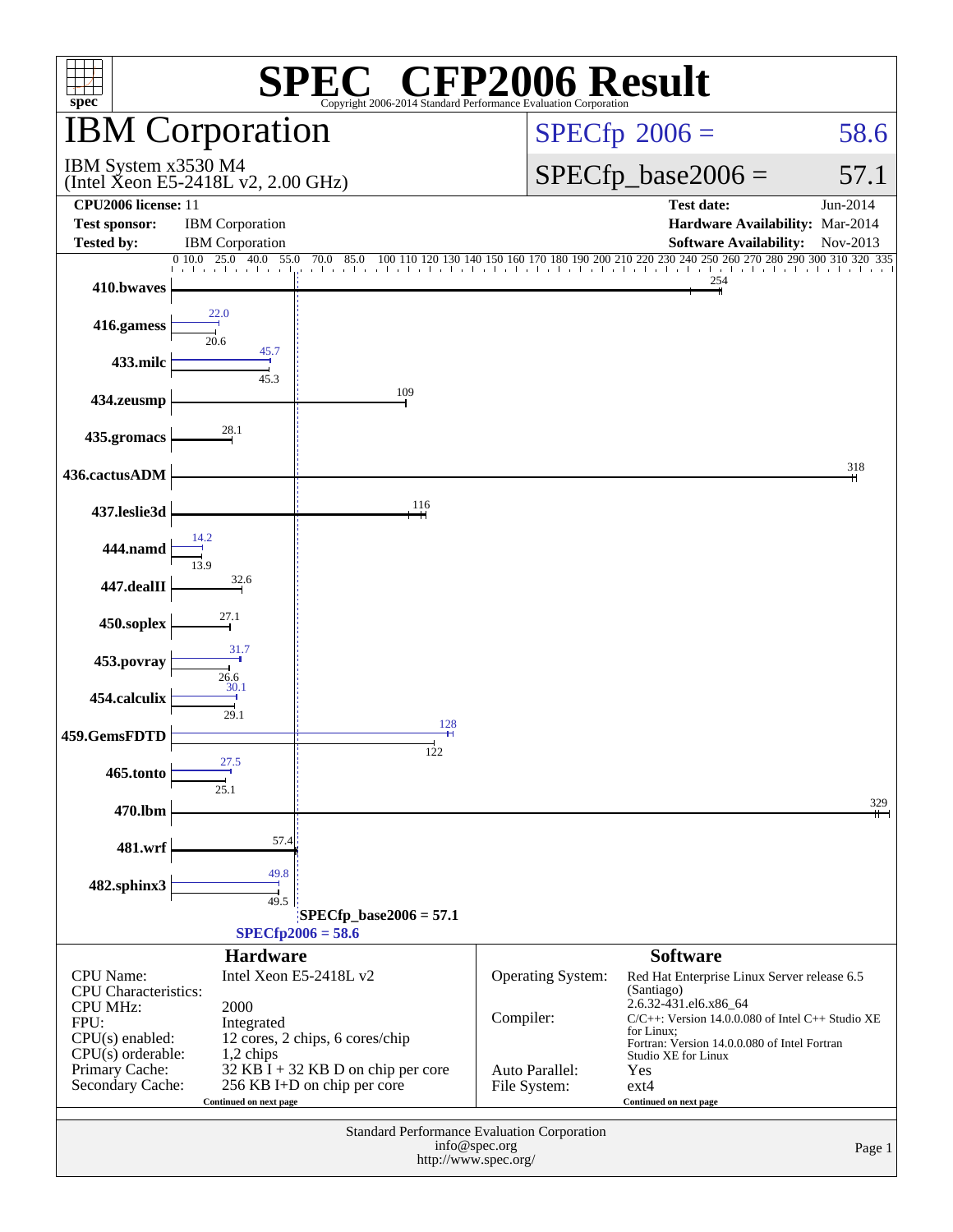

# **BM Corporation**

### IBM System x3530 M4

(Intel Xeon E5-2418L v2, 2.00 GHz)

## $SPECfp2006 = 58.6$  $SPECfp2006 = 58.6$

## $SPECfp\_base2006 = 57.1$

| CPU <sub>2006</sub> license: 11                                            |                                                                                                                                                |                                                                                    | <b>Test date:</b><br>$Jun-2014$                               |
|----------------------------------------------------------------------------|------------------------------------------------------------------------------------------------------------------------------------------------|------------------------------------------------------------------------------------|---------------------------------------------------------------|
| <b>Test sponsor:</b>                                                       | <b>IBM</b> Corporation                                                                                                                         |                                                                                    | Hardware Availability: Mar-2014                               |
| <b>Tested by:</b>                                                          | <b>IBM</b> Corporation                                                                                                                         |                                                                                    | <b>Software Availability:</b><br>Nov-2013                     |
| L3 Cache:<br>Other Cache:<br>Memory:<br>Disk Subsystem:<br>Other Hardware: | 15 MB I+D on chip per chip<br>None<br>192 GB (12 x 16 GB 2Rx4 PC3-12800R-11, ECC,<br>running at 1333 MHz)<br>1 x 500 GB SATA, 7200 RPM<br>None | <b>System State:</b><br><b>Base Pointers:</b><br>Peak Pointers:<br>Other Software: | Run level 3 (multi-user)<br>$64$ -bit<br>$32/64$ -bit<br>None |

| <b>Results Table</b> |                                        |              |                          |              |                |              |                                                                                                                              |              |                |              |                |              |
|----------------------|----------------------------------------|--------------|--------------------------|--------------|----------------|--------------|------------------------------------------------------------------------------------------------------------------------------|--------------|----------------|--------------|----------------|--------------|
|                      | <b>Base</b>                            |              |                          |              | <b>Peak</b>    |              |                                                                                                                              |              |                |              |                |              |
| <b>Benchmark</b>     | <b>Seconds</b>                         | <b>Ratio</b> | <b>Seconds</b>           | <b>Ratio</b> | <b>Seconds</b> | <b>Ratio</b> | <b>Seconds</b>                                                                                                               | <b>Ratio</b> | <b>Seconds</b> | <b>Ratio</b> | <b>Seconds</b> | <b>Ratio</b> |
| 410.bwayes           | 56.4                                   | 241          | 53.4                     | 254          | 53.2           | 255          | 56.4                                                                                                                         | 241          | 53.4           | 254          | 53.2           | 255          |
| $416$ .gamess        | 951                                    | 20.6         | 951                      | 20.6         | 952            | 20.6         | 888                                                                                                                          | 22.1         | 889            | 22.0         | 888            | 22.0         |
| $433$ .milc          | 203                                    | 45.3         | 202                      | 45.4         | 203            | 45.3         | 201                                                                                                                          | 45.7         | 201            | 45.8         | 201            | 45.7         |
| 434.zeusmp           | 83.6                                   | 109          | 83.8                     | 109          | 83.8           | 109          | 83.6                                                                                                                         | 109          | 83.8           | 109          | 83.8           | <u>109</u>   |
| 435.gromacs          | 253                                    | 28.2         | 254                      | 28.1         | 254            | 28.1         | 253                                                                                                                          | 28.2         | 254            | 28.1         | 254            | 28.1         |
| 436.cactusADM        | 37.6                                   | 318          | 37.6                     | 318          | 37.8           | 316          | 37.6                                                                                                                         | 318          | 37.6           | 318          | 37.8           | 316          |
| 437.leslie3d         | 79.7                                   | 118          | 81.1                     | 116          | 85.5           | 110          | 79.7                                                                                                                         | 118          | 81.1           | <b>116</b>   | 85.5           | 110          |
| 444.namd             | 577                                    | 13.9         | 576                      | <u>13.9</u>  | 576            | 13.9         | 565                                                                                                                          | 14.2         | 565            | 14.2         | 565            | 14.2         |
| $447$ .dealII        | 351                                    | 32.6         | 351                      | 32.6         | 351            | 32.6         | 351                                                                                                                          | 32.6         | 351            | 32.6         | <u>351</u>     | <u>32.6</u>  |
| $450$ .soplex        | 308                                    | 27.1         | 307                      | 27.2         | 309            | 27.0         | 308                                                                                                                          | 27.1         | 307            | 27.2         | 309            | 27.0         |
| $ 453$ . povray      | 200                                    | 26.6         | 200                      | 26.6         | 198            | 26.8         | 168                                                                                                                          | 31.6         | 165            | 32.2         | 168            | 31.7         |
| $ 454$ .calculix     | 283                                    | 29.1         | 284                      | 29.1         | 285            | 29.0         | 274                                                                                                                          | 30.1         | 274            | 30.1         | 274            | 30.1         |
| 459.GemsFDTD         | 87.0                                   | 122          | 87.2                     | 122          | 87.0           | 122          | 82.8                                                                                                                         | 128          | 82.6           | 128          | 81.2           | 131          |
| $ 465$ .tonto        | <u>392</u>                             | 25.1         | 392                      | 25.1         | 391            | 25.2         | 359                                                                                                                          | 27.4         | 358            | 27.5         | 358            | 27.5         |
| 470.1bm              | 41.2                                   | 333          | 42.0                     | 327          | 41.8           | 329          | 41.2                                                                                                                         | 333          | 42.0           | 327          | 41.8           | <u>329</u>   |
| $ 481$ .wrf          | 193                                    | 58.0         | 195                      | 57.3         | 195            | 57.4         | 193                                                                                                                          | 58.0         | 195            | 57.3         | <u>195</u>     | 57.4         |
| 482.sphinx3          | 394                                    | 49.5         | 393                      | 49.6         | 395            | 49.4         | 391                                                                                                                          | 49.9         | 391            | 49.8         | 392            | 49.8         |
|                      | $\mathbf{D}$ $\mathbf{D}$ $\mathbf{D}$ | 1.11.1       | $-1.5 - 1.5 - 1.5 - 1.5$ |              |                |              | $\mathbf{D}$ and $\mathbf{I}$ and $\mathbf{I}$ and $\mathbf{I}$ are an internal and $\mathbf{I}$ are a state of $\mathbf{I}$ |              | $\mathbf{A}$   |              |                |              |

Results appear in the [order in which they were run.](http://www.spec.org/auto/cpu2006/Docs/result-fields.html#RunOrder) Bold underlined text [indicates a median measurement.](http://www.spec.org/auto/cpu2006/Docs/result-fields.html#Median)

### **[Operating System Notes](http://www.spec.org/auto/cpu2006/Docs/result-fields.html#OperatingSystemNotes)**

 Stack size set to unlimited using "ulimit -s unlimited" Zone reclaim mode enabled with: echo 1 > /proc/sys/vm/zone\_reclaim\_mode Intel Idle Driver disabled with the following Linux kernel parameter in /etc/grub.conf: intel\_idle.max\_cstate=0

### **[Platform Notes](http://www.spec.org/auto/cpu2006/Docs/result-fields.html#PlatformNotes)**

 BIOS setting: Operating Mode set to Maximum Performance Hyper-Threading set to Disable Sysinfo program /home/SPECcpu-20140116-ic14.0/config/sysinfo.rev6818 \$Rev: 6818 \$ \$Date:: 2012-07-17 #\$ e86d102572650a6e4d596a3cee98f191

Continued on next page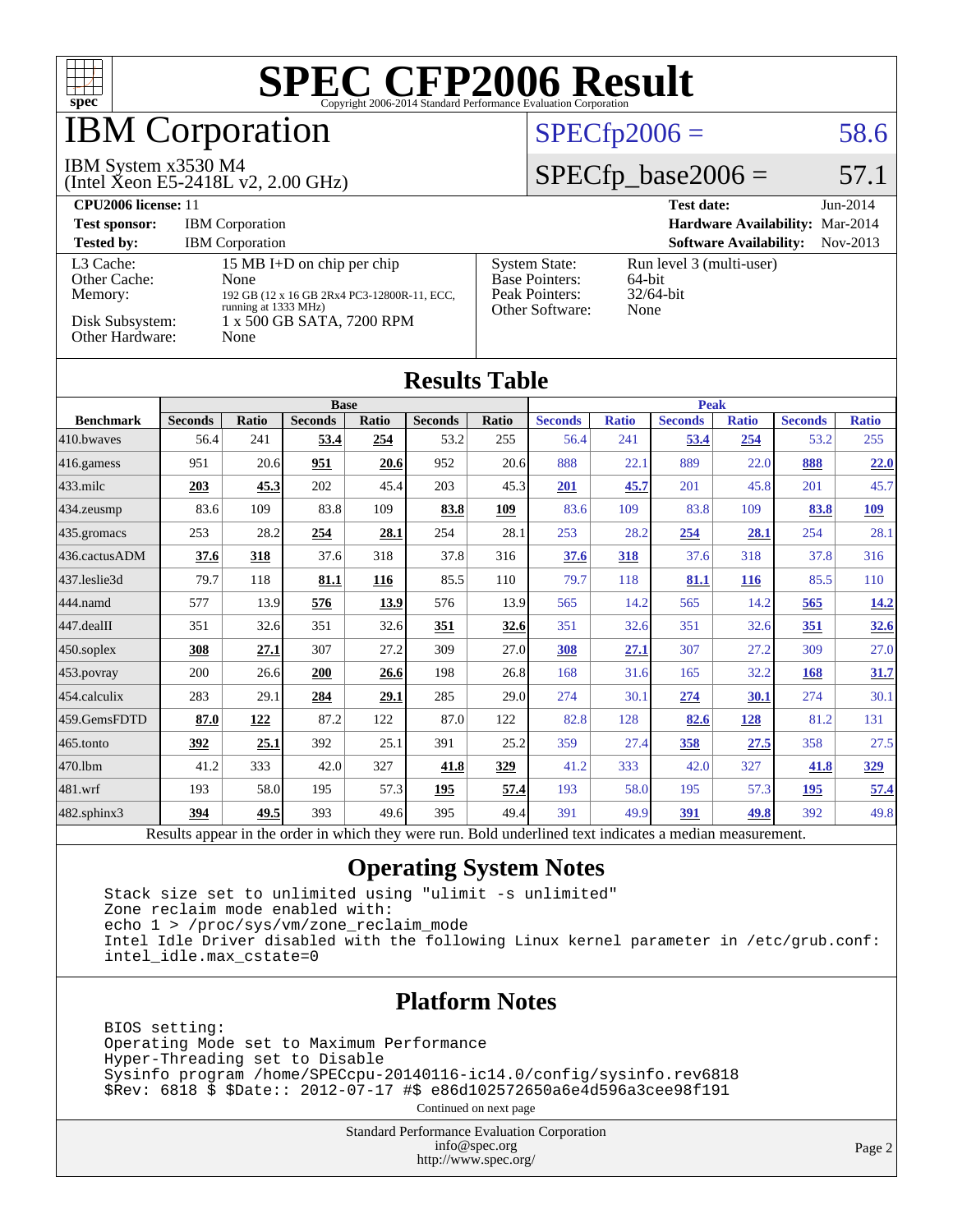

IBM Corporation

 $SPECTp2006 = 58.6$ 

(Intel Xeon E5-2418L v2, 2.00 GHz) IBM System x3530 M4

 $SPECTp\_base2006 = 57.1$ 

**[Test sponsor:](http://www.spec.org/auto/cpu2006/Docs/result-fields.html#Testsponsor)** IBM Corporation **[Hardware Availability:](http://www.spec.org/auto/cpu2006/Docs/result-fields.html#HardwareAvailability)** Mar-2014

**[CPU2006 license:](http://www.spec.org/auto/cpu2006/Docs/result-fields.html#CPU2006license)** 11 **[Test date:](http://www.spec.org/auto/cpu2006/Docs/result-fields.html#Testdate)** Jun-2014 **[Tested by:](http://www.spec.org/auto/cpu2006/Docs/result-fields.html#Testedby)** IBM Corporation **[Software Availability:](http://www.spec.org/auto/cpu2006/Docs/result-fields.html#SoftwareAvailability)** Nov-2013

### **[Platform Notes \(Continued\)](http://www.spec.org/auto/cpu2006/Docs/result-fields.html#PlatformNotes)**

Standard Performance Evaluation Corporation running on x3530M4 Tue Jun 17 17:39:35 2014 This section contains SUT (System Under Test) info as seen by some common utilities. To remove or add to this section, see: <http://www.spec.org/cpu2006/Docs/config.html#sysinfo> From /proc/cpuinfo model name : Intel(R) Xeon(R) CPU E5-2418L v2 @ 2.00GHz 2 "physical id"s (chips) 12 "processors" cores, siblings (Caution: counting these is hw and system dependent. The following excerpts from /proc/cpuinfo might not be reliable. Use with caution.) cpu cores : 6 siblings : 6 physical 0: cores 0 1 2 3 4 5 physical 1: cores 0 1 2 3 4 5 cache size : 15360 KB From /proc/meminfo MemTotal: 198319340 kB HugePages\_Total: 0<br>Hugepagesize: 2048 kB Hugepagesize: /usr/bin/lsb\_release -d Red Hat Enterprise Linux Server release 6.5 (Santiago) From /etc/\*release\* /etc/\*version\* redhat-release: Red Hat Enterprise Linux Server release 6.5 (Santiago) system-release: Red Hat Enterprise Linux Server release 6.5 (Santiago) system-release-cpe: cpe:/o:redhat:enterprise\_linux:6server:ga:server uname -a: Linux x3530M4 2.6.32-431.el6.x86\_64 #1 SMP Sun Nov 10 22:19:54 EST 2013 x86\_64 x86\_64 x86\_64 GNU/Linux run-level 3 Jun 17 17:29 SPEC is set to: /home/SPECcpu-20140116-ic14.0 Filesystem Type Size Used Avail Use% Mounted on<br>
/dev/mapper/vq x3530m4-lv home ext4 404G 36G 348G 10% /home /dev/mapper/vg\_x3530m4-lv\_home ext4 404G Additional information from dmidecode: BIOS IBM -[BEE136CUS-1.60]- 01/23/2014 Memory: 12x Samsung M393B2G70QH0-YK0 16 GB 1333 MHz 2 rank (End of data from sysinfo program)

[info@spec.org](mailto:info@spec.org) <http://www.spec.org/>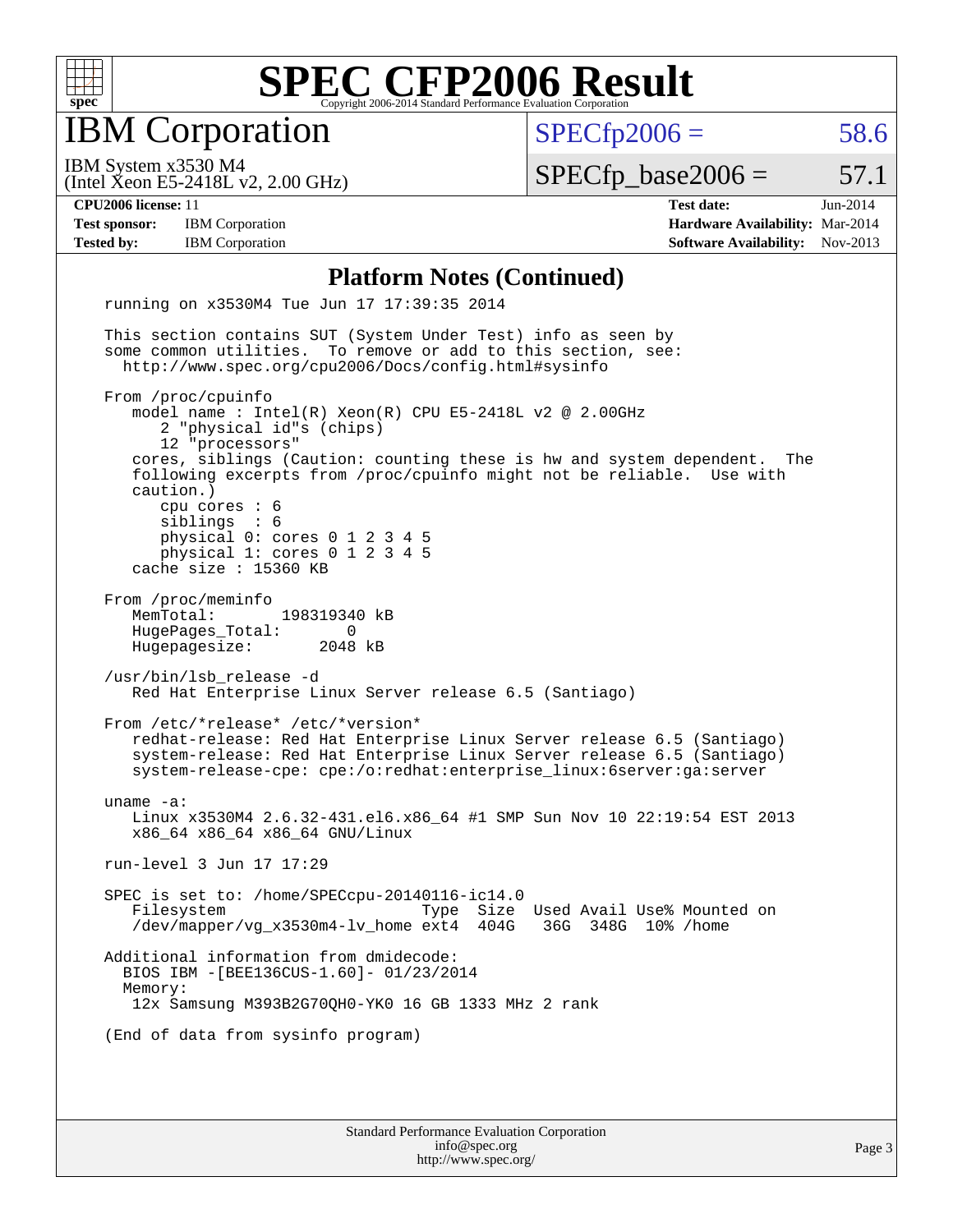

IBM Corporation

 $SPECTp2006 = 58.6$ 

(Intel Xeon E5-2418L v2, 2.00 GHz) IBM System x3530 M4

 $SPECfp\_base2006 = 57.1$ 

**[Test sponsor:](http://www.spec.org/auto/cpu2006/Docs/result-fields.html#Testsponsor)** IBM Corporation **[Hardware Availability:](http://www.spec.org/auto/cpu2006/Docs/result-fields.html#HardwareAvailability)** Mar-2014

**[CPU2006 license:](http://www.spec.org/auto/cpu2006/Docs/result-fields.html#CPU2006license)** 11 **[Test date:](http://www.spec.org/auto/cpu2006/Docs/result-fields.html#Testdate)** Jun-2014 **[Tested by:](http://www.spec.org/auto/cpu2006/Docs/result-fields.html#Testedby)** IBM Corporation **[Software Availability:](http://www.spec.org/auto/cpu2006/Docs/result-fields.html#SoftwareAvailability)** Nov-2013

### **[General Notes](http://www.spec.org/auto/cpu2006/Docs/result-fields.html#GeneralNotes)**

Environment variables set by runspec before the start of the run:  $KMP$  AFFINITY = "granularity=fine, compact" LD\_LIBRARY\_PATH = "/home/SPECcpu-20140116-ic14.0/libs/32:/home/SPECcpu-20140116-ic14.0/libs/64:/home/SPECcpu-20140116-ic14.0/sh" OMP\_NUM\_THREADS = "12"

 Binaries compiled on a system with 1x Core i7-860 CPU + 8GB memory using RedHat EL 6.4 Transparent Huge Pages enabled with: echo always > /sys/kernel/mm/redhat\_transparent\_hugepage/enabled Filesystem page cache cleared with:<br>echo 1> /proc/sys/vm/drop cac /proc/sys/vm/drop\_caches

## **[Base Compiler Invocation](http://www.spec.org/auto/cpu2006/Docs/result-fields.html#BaseCompilerInvocation)**

[C benchmarks](http://www.spec.org/auto/cpu2006/Docs/result-fields.html#Cbenchmarks):  $\text{icc}$   $-\text{m64}$ 

[C++ benchmarks:](http://www.spec.org/auto/cpu2006/Docs/result-fields.html#CXXbenchmarks) [icpc -m64](http://www.spec.org/cpu2006/results/res2014q3/cpu2006-20140617-29948.flags.html#user_CXXbase_intel_icpc_64bit_bedb90c1146cab66620883ef4f41a67e)

[Fortran benchmarks](http://www.spec.org/auto/cpu2006/Docs/result-fields.html#Fortranbenchmarks): [ifort -m64](http://www.spec.org/cpu2006/results/res2014q3/cpu2006-20140617-29948.flags.html#user_FCbase_intel_ifort_64bit_ee9d0fb25645d0210d97eb0527dcc06e)

[Benchmarks using both Fortran and C](http://www.spec.org/auto/cpu2006/Docs/result-fields.html#BenchmarksusingbothFortranandC): [icc -m64](http://www.spec.org/cpu2006/results/res2014q3/cpu2006-20140617-29948.flags.html#user_CC_FCbase_intel_icc_64bit_0b7121f5ab7cfabee23d88897260401c) [ifort -m64](http://www.spec.org/cpu2006/results/res2014q3/cpu2006-20140617-29948.flags.html#user_CC_FCbase_intel_ifort_64bit_ee9d0fb25645d0210d97eb0527dcc06e)

## **[Base Portability Flags](http://www.spec.org/auto/cpu2006/Docs/result-fields.html#BasePortabilityFlags)**

| 410.bwaves: -DSPEC CPU LP64                 |                                                                |
|---------------------------------------------|----------------------------------------------------------------|
| 416.gamess: -DSPEC_CPU_LP64                 |                                                                |
| 433.milc: -DSPEC CPU LP64                   |                                                                |
| 434.zeusmp: - DSPEC_CPU_LP64                |                                                                |
| 435.gromacs: -DSPEC_CPU_LP64 -nofor_main    |                                                                |
| 436.cactusADM: -DSPEC CPU LP64 -nofor main  |                                                                |
| 437.leslie3d: -DSPEC CPU LP64               |                                                                |
| 444.namd: -DSPEC CPU LP64                   |                                                                |
| 447.dealII: -DSPEC_CPU LP64                 |                                                                |
| 450.soplex: -DSPEC_CPU_LP64                 |                                                                |
| 453.povray: -DSPEC_CPU_LP64                 |                                                                |
| 454.calculix: - DSPEC CPU LP64 - nofor main |                                                                |
| 459.GemsFDTD: -DSPEC CPU LP64               |                                                                |
| 465.tonto: -DSPEC CPU LP64                  |                                                                |
| 470.1bm: - DSPEC CPU LP64                   |                                                                |
|                                             | 481.wrf: -DSPEC CPU_LP64 -DSPEC_CPU_CASE_FLAG -DSPEC_CPU_LINUX |
| 482.sphinx3: -DSPEC CPU LP64                |                                                                |
|                                             |                                                                |

| <b>Standard Performance Evaluation Corporation</b> |
|----------------------------------------------------|
| info@spec.org                                      |
| http://www.spec.org/                               |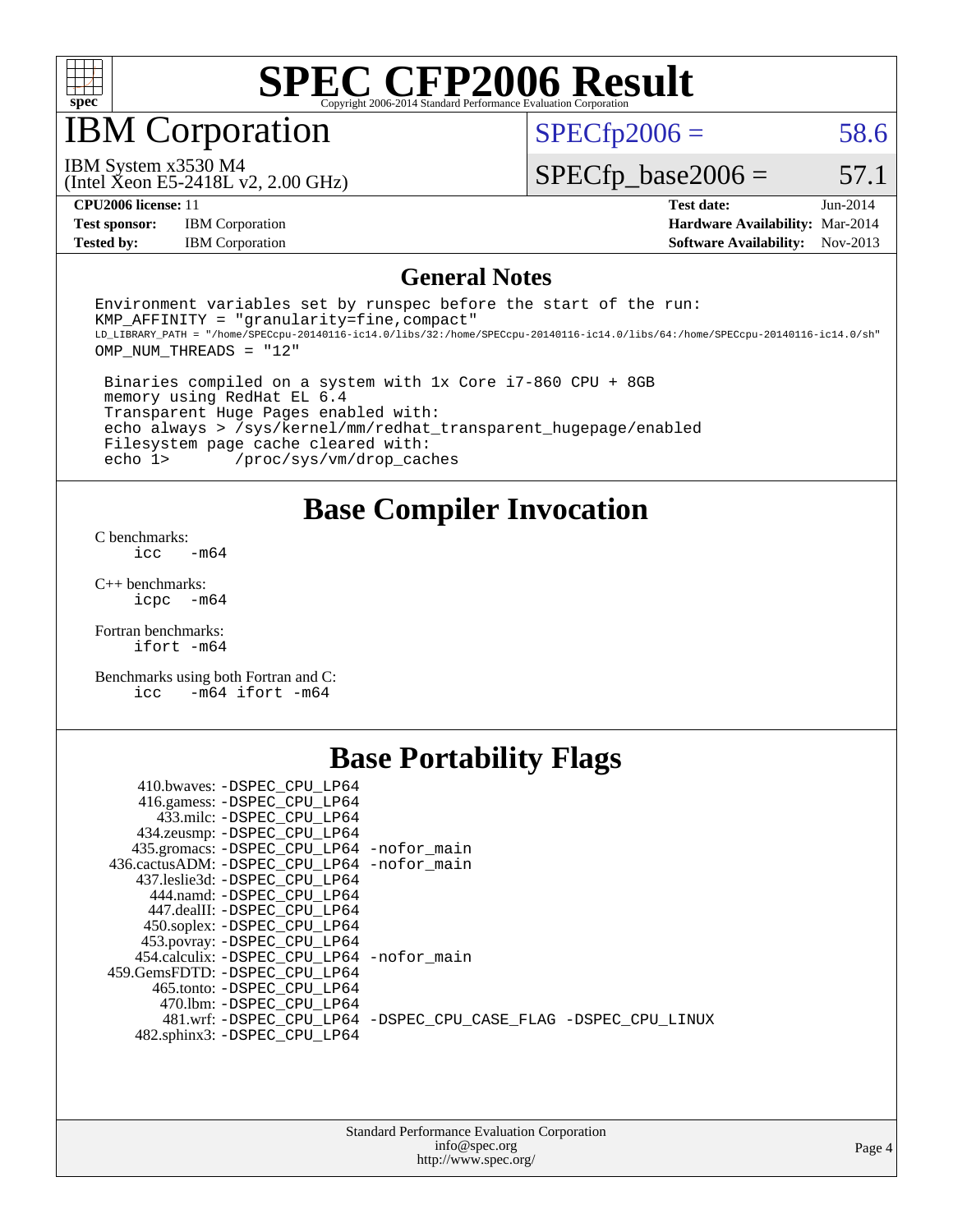

IBM Corporation

 $SPECfp2006 = 58.6$  $SPECfp2006 = 58.6$ 

(Intel Xeon E5-2418L v2, 2.00 GHz) IBM System x3530 M4

 $SPECTp\_base2006 = 57.1$ 

**[Test sponsor:](http://www.spec.org/auto/cpu2006/Docs/result-fields.html#Testsponsor)** IBM Corporation **[Hardware Availability:](http://www.spec.org/auto/cpu2006/Docs/result-fields.html#HardwareAvailability)** Mar-2014 **[Tested by:](http://www.spec.org/auto/cpu2006/Docs/result-fields.html#Testedby)** IBM Corporation **[Software Availability:](http://www.spec.org/auto/cpu2006/Docs/result-fields.html#SoftwareAvailability)** Nov-2013

**[CPU2006 license:](http://www.spec.org/auto/cpu2006/Docs/result-fields.html#CPU2006license)** 11 **[Test date:](http://www.spec.org/auto/cpu2006/Docs/result-fields.html#Testdate)** Jun-2014

## **[Base Optimization Flags](http://www.spec.org/auto/cpu2006/Docs/result-fields.html#BaseOptimizationFlags)**

[C benchmarks](http://www.spec.org/auto/cpu2006/Docs/result-fields.html#Cbenchmarks): [-xAVX](http://www.spec.org/cpu2006/results/res2014q3/cpu2006-20140617-29948.flags.html#user_CCbase_f-xAVX) [-ipo](http://www.spec.org/cpu2006/results/res2014q3/cpu2006-20140617-29948.flags.html#user_CCbase_f-ipo) [-O3](http://www.spec.org/cpu2006/results/res2014q3/cpu2006-20140617-29948.flags.html#user_CCbase_f-O3) [-no-prec-div](http://www.spec.org/cpu2006/results/res2014q3/cpu2006-20140617-29948.flags.html#user_CCbase_f-no-prec-div) [-parallel](http://www.spec.org/cpu2006/results/res2014q3/cpu2006-20140617-29948.flags.html#user_CCbase_f-parallel) [-opt-prefetch](http://www.spec.org/cpu2006/results/res2014q3/cpu2006-20140617-29948.flags.html#user_CCbase_f-opt-prefetch) [-ansi-alias](http://www.spec.org/cpu2006/results/res2014q3/cpu2006-20140617-29948.flags.html#user_CCbase_f-ansi-alias) [C++ benchmarks:](http://www.spec.org/auto/cpu2006/Docs/result-fields.html#CXXbenchmarks)

[-xAVX](http://www.spec.org/cpu2006/results/res2014q3/cpu2006-20140617-29948.flags.html#user_CXXbase_f-xAVX) [-ipo](http://www.spec.org/cpu2006/results/res2014q3/cpu2006-20140617-29948.flags.html#user_CXXbase_f-ipo) [-O3](http://www.spec.org/cpu2006/results/res2014q3/cpu2006-20140617-29948.flags.html#user_CXXbase_f-O3) [-no-prec-div](http://www.spec.org/cpu2006/results/res2014q3/cpu2006-20140617-29948.flags.html#user_CXXbase_f-no-prec-div) [-opt-prefetch](http://www.spec.org/cpu2006/results/res2014q3/cpu2006-20140617-29948.flags.html#user_CXXbase_f-opt-prefetch) [-ansi-alias](http://www.spec.org/cpu2006/results/res2014q3/cpu2006-20140617-29948.flags.html#user_CXXbase_f-ansi-alias)

[Fortran benchmarks](http://www.spec.org/auto/cpu2006/Docs/result-fields.html#Fortranbenchmarks): [-xAVX](http://www.spec.org/cpu2006/results/res2014q3/cpu2006-20140617-29948.flags.html#user_FCbase_f-xAVX) [-ipo](http://www.spec.org/cpu2006/results/res2014q3/cpu2006-20140617-29948.flags.html#user_FCbase_f-ipo) [-O3](http://www.spec.org/cpu2006/results/res2014q3/cpu2006-20140617-29948.flags.html#user_FCbase_f-O3) [-no-prec-div](http://www.spec.org/cpu2006/results/res2014q3/cpu2006-20140617-29948.flags.html#user_FCbase_f-no-prec-div) [-parallel](http://www.spec.org/cpu2006/results/res2014q3/cpu2006-20140617-29948.flags.html#user_FCbase_f-parallel) [-opt-prefetch](http://www.spec.org/cpu2006/results/res2014q3/cpu2006-20140617-29948.flags.html#user_FCbase_f-opt-prefetch)

[Benchmarks using both Fortran and C](http://www.spec.org/auto/cpu2006/Docs/result-fields.html#BenchmarksusingbothFortranandC): [-xAVX](http://www.spec.org/cpu2006/results/res2014q3/cpu2006-20140617-29948.flags.html#user_CC_FCbase_f-xAVX) [-ipo](http://www.spec.org/cpu2006/results/res2014q3/cpu2006-20140617-29948.flags.html#user_CC_FCbase_f-ipo) [-O3](http://www.spec.org/cpu2006/results/res2014q3/cpu2006-20140617-29948.flags.html#user_CC_FCbase_f-O3) [-no-prec-div](http://www.spec.org/cpu2006/results/res2014q3/cpu2006-20140617-29948.flags.html#user_CC_FCbase_f-no-prec-div) [-parallel](http://www.spec.org/cpu2006/results/res2014q3/cpu2006-20140617-29948.flags.html#user_CC_FCbase_f-parallel) [-opt-prefetch](http://www.spec.org/cpu2006/results/res2014q3/cpu2006-20140617-29948.flags.html#user_CC_FCbase_f-opt-prefetch) [-ansi-alias](http://www.spec.org/cpu2006/results/res2014q3/cpu2006-20140617-29948.flags.html#user_CC_FCbase_f-ansi-alias)

## **[Peak Compiler Invocation](http://www.spec.org/auto/cpu2006/Docs/result-fields.html#PeakCompilerInvocation)**

[C benchmarks](http://www.spec.org/auto/cpu2006/Docs/result-fields.html#Cbenchmarks):  $\text{icc}$   $-\text{m64}$ 

[C++ benchmarks:](http://www.spec.org/auto/cpu2006/Docs/result-fields.html#CXXbenchmarks) [icpc -m64](http://www.spec.org/cpu2006/results/res2014q3/cpu2006-20140617-29948.flags.html#user_CXXpeak_intel_icpc_64bit_bedb90c1146cab66620883ef4f41a67e)

[Fortran benchmarks](http://www.spec.org/auto/cpu2006/Docs/result-fields.html#Fortranbenchmarks): [ifort -m64](http://www.spec.org/cpu2006/results/res2014q3/cpu2006-20140617-29948.flags.html#user_FCpeak_intel_ifort_64bit_ee9d0fb25645d0210d97eb0527dcc06e)

[Benchmarks using both Fortran and C](http://www.spec.org/auto/cpu2006/Docs/result-fields.html#BenchmarksusingbothFortranandC): [icc -m64](http://www.spec.org/cpu2006/results/res2014q3/cpu2006-20140617-29948.flags.html#user_CC_FCpeak_intel_icc_64bit_0b7121f5ab7cfabee23d88897260401c) [ifort -m64](http://www.spec.org/cpu2006/results/res2014q3/cpu2006-20140617-29948.flags.html#user_CC_FCpeak_intel_ifort_64bit_ee9d0fb25645d0210d97eb0527dcc06e)

# **[Peak Portability Flags](http://www.spec.org/auto/cpu2006/Docs/result-fields.html#PeakPortabilityFlags)**

Same as Base Portability Flags

# **[Peak Optimization Flags](http://www.spec.org/auto/cpu2006/Docs/result-fields.html#PeakOptimizationFlags)**

[C benchmarks](http://www.spec.org/auto/cpu2006/Docs/result-fields.html#Cbenchmarks):

 433.milc: [-xAVX](http://www.spec.org/cpu2006/results/res2014q3/cpu2006-20140617-29948.flags.html#user_peakPASS2_CFLAGSPASS2_LDFLAGS433_milc_f-xAVX)(pass 2) [-prof-gen](http://www.spec.org/cpu2006/results/res2014q3/cpu2006-20140617-29948.flags.html#user_peakPASS1_CFLAGSPASS1_LDFLAGS433_milc_prof_gen_e43856698f6ca7b7e442dfd80e94a8fc)(pass 1) [-ipo](http://www.spec.org/cpu2006/results/res2014q3/cpu2006-20140617-29948.flags.html#user_peakPASS2_CFLAGSPASS2_LDFLAGS433_milc_f-ipo)(pass 2) [-O3](http://www.spec.org/cpu2006/results/res2014q3/cpu2006-20140617-29948.flags.html#user_peakPASS2_CFLAGSPASS2_LDFLAGS433_milc_f-O3)(pass 2) [-no-prec-div](http://www.spec.org/cpu2006/results/res2014q3/cpu2006-20140617-29948.flags.html#user_peakPASS2_CFLAGSPASS2_LDFLAGS433_milc_f-no-prec-div)(pass 2) [-prof-use](http://www.spec.org/cpu2006/results/res2014q3/cpu2006-20140617-29948.flags.html#user_peakPASS2_CFLAGSPASS2_LDFLAGS433_milc_prof_use_bccf7792157ff70d64e32fe3e1250b55)(pass 2) [-auto-ilp32](http://www.spec.org/cpu2006/results/res2014q3/cpu2006-20140617-29948.flags.html#user_peakCOPTIMIZE433_milc_f-auto-ilp32) [-ansi-alias](http://www.spec.org/cpu2006/results/res2014q3/cpu2006-20140617-29948.flags.html#user_peakCOPTIMIZE433_milc_f-ansi-alias)

 $470$ .lbm: basepeak = yes

```
 482.sphinx3: -xAVX -ipo -O3 -no-prec-div -unroll2 -ansi-alias
         -parallel
```
Continued on next page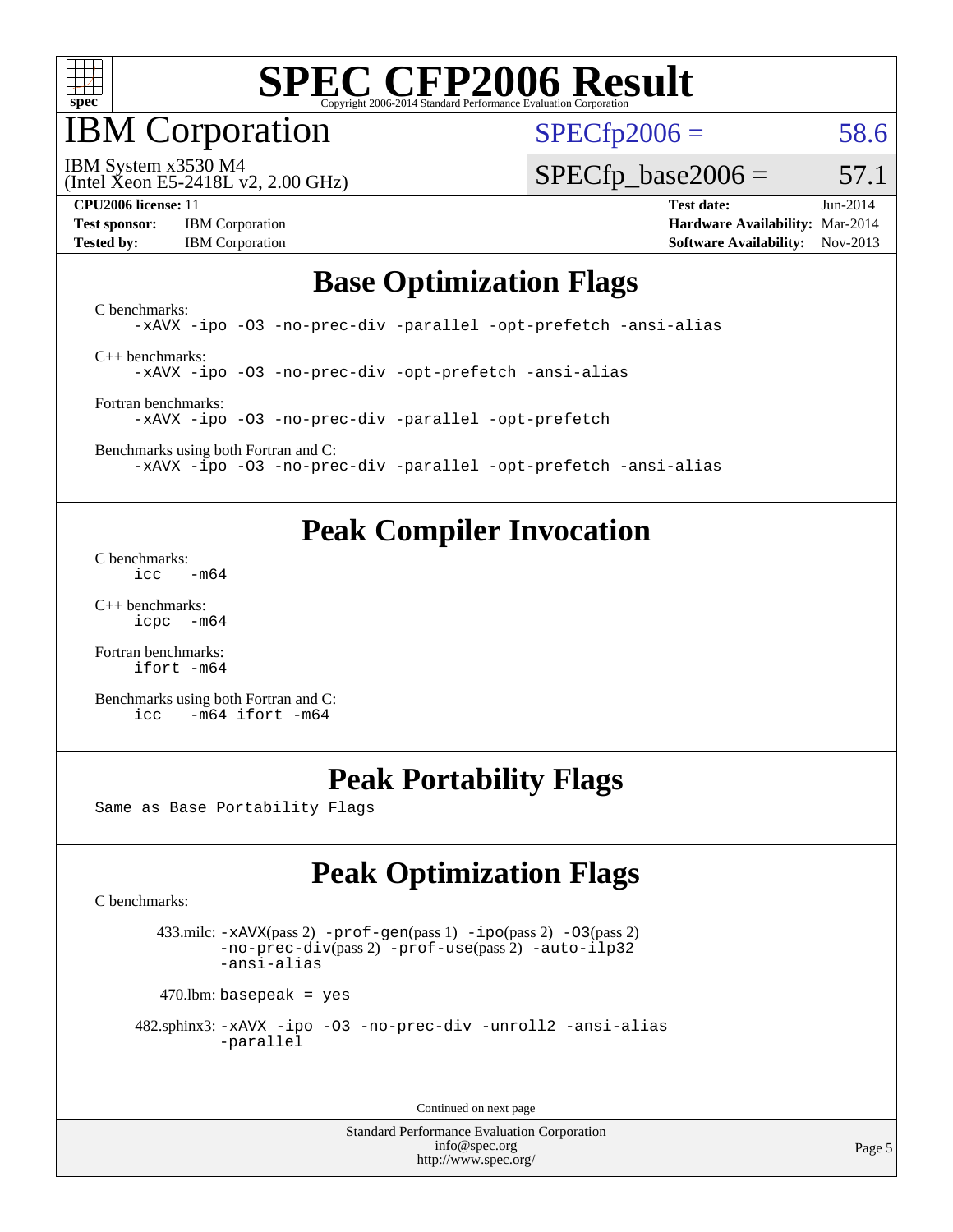

**BM** Corporation

 $SPECfp2006 = 58.6$  $SPECfp2006 = 58.6$ 

(Intel Xeon E5-2418L v2, 2.00 GHz) IBM System x3530 M4

 $SPECTp\_base2006 = 57.1$ 

| <b>Test sponsor:</b> | <b>IBM</b> Corporation |  |  |  |  |
|----------------------|------------------------|--|--|--|--|
| <b>Tested by:</b>    | <b>IBM</b> Corporation |  |  |  |  |

**[CPU2006 license:](http://www.spec.org/auto/cpu2006/Docs/result-fields.html#CPU2006license)** 11 **[Test date:](http://www.spec.org/auto/cpu2006/Docs/result-fields.html#Testdate)** Jun-2014 **[Hardware Availability:](http://www.spec.org/auto/cpu2006/Docs/result-fields.html#HardwareAvailability)** Mar-2014 **[Software Availability:](http://www.spec.org/auto/cpu2006/Docs/result-fields.html#SoftwareAvailability)** Nov-2013

# **[Peak Optimization Flags \(Continued\)](http://www.spec.org/auto/cpu2006/Docs/result-fields.html#PeakOptimizationFlags)**

```
C++ benchmarks: 
        444.namd: -xAVX(pass 2) -prof-gen(pass 1) -ipo(pass 2) -O3(pass 2)
                -no-prec-div(pass 2) -prof-use(pass 2) -fno-alias
                -auto-ilp32
       447.dealII: basepeak = yes
      450.soplex: basepeak = yes
      453.povray: -xAVX(pass 2) -prof-gen(pass 1) -ipo(pass 2) -O3(pass 2)
                -no-prec-div(pass 2) -prof-use(pass 2) -unroll4 -ansi-alias
Fortran benchmarks: 
     410.bwaves: basepeak = yes 416.gamess: -xAVX(pass 2) -prof-gen(pass 1) -ipo(pass 2) -O3(pass 2)
                -no-prec-div(pass 2) -prof-use(pass 2) -unroll2
                -inline-level=0 -scalar-rep-
      434.zeusmp: basepeak = yes
      437.leslie3d: basepeak = yes
  459.GemsFDTD: -xAVX(pass 2) -prof-gen(pass 1) -ipo(pass 2) -O3(pass 2)
                -no-prec-div(pass 2) -prof-use(pass 2) -unroll2
                -inline-level=0 -opt-prefetch -parallel
        465.tonto: -xAVX(pass 2) -prof-gen(pass 1) -ipo(pass 2) -O3(pass 2)
                -no-prec-div(pass 2) -prof-use(pass 2) -inline-calloc
                -opt-malloc-options=3-auto-unroll4
Benchmarks using both Fortran and C: 
     435.gromacs: basepeak = yes
 436.cactusADM: basepeak = yes 454.calculix: -xAVX -ipo -O3 -no-prec-div -auto-ilp32 -ansi-alias
        481.wrf: basepeak = yes
                     The flags files that were used to format this result can be browsed at
```
<http://www.spec.org/cpu2006/flags/Intel-ic14.0-official-linux64.20140128.html> <http://www.spec.org/cpu2006/flags/IBM-Platform-Flags-V1.2-IVB-B.html>

You can also download the XML flags sources by saving the following links: <http://www.spec.org/cpu2006/flags/Intel-ic14.0-official-linux64.20140128.xml> <http://www.spec.org/cpu2006/flags/IBM-Platform-Flags-V1.2-IVB-B.xml>